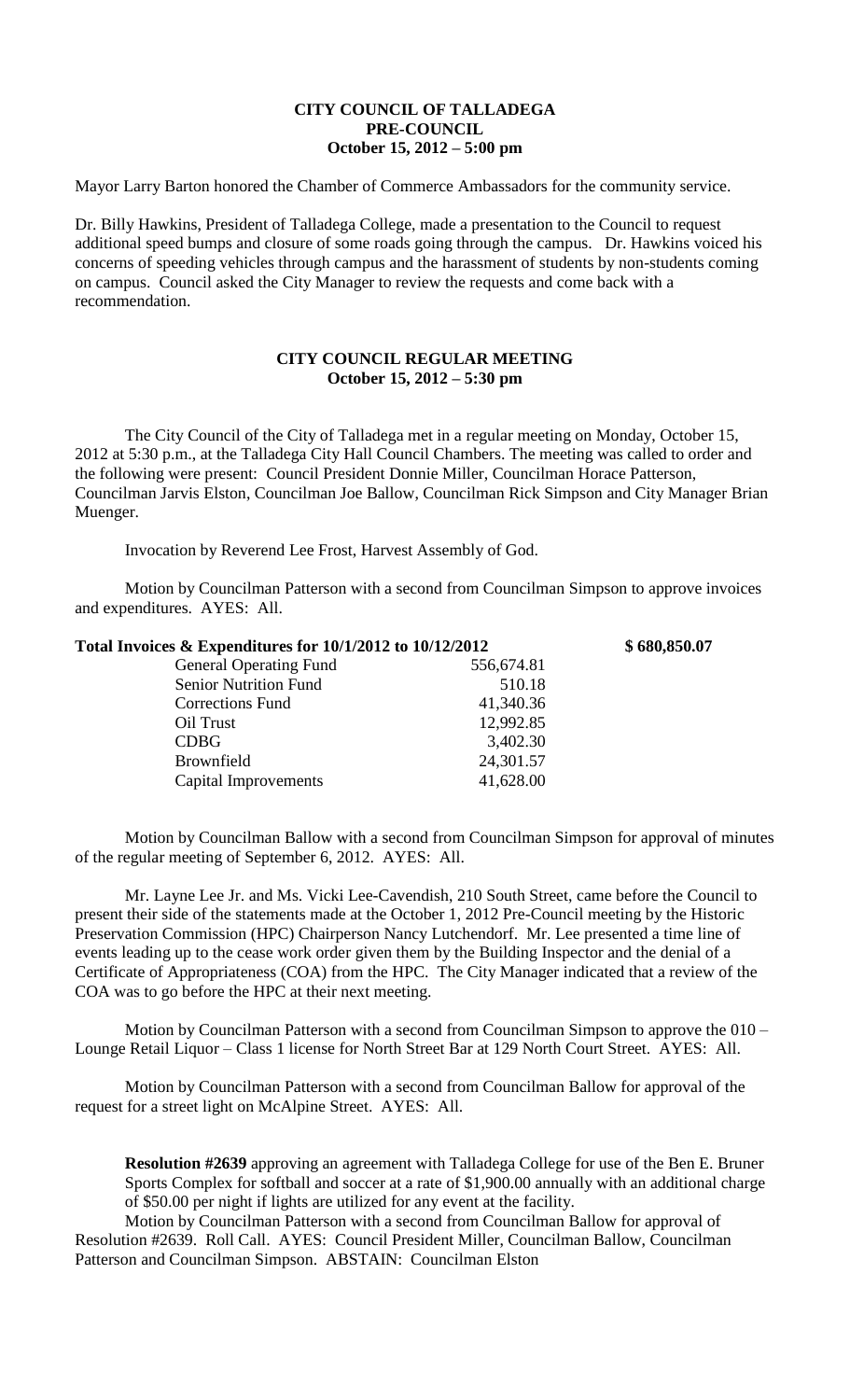**Resolution #2640** approving an agreement with Talladega College for the use of the Spring Street indoor pool one hour a day Monday through Friday for Water Calisthenics for a fee of \$400 per month from October 1, 2012 through January 31, 2013.

Motion by Councilman Patterson with a second from Councilman Simpson for approval of Resolution #2640. Roll Call. AYES: Council President Miller, Councilman Ballow, Councilman Patterson and Councilman Simpson. ABSTAIN: Councilman Elston

**Resolution #2641** approving a contract with Mitchell Paving & Grading for the seal coating and striping of City parking lots (Chamber of Commerce, Coffee Street, Davey Allison Park, Veterans' Park, Mabra Center, Heritage Hall and East Street) for a total cost of \$20,796. Motion by Councilman Elston with a second from Councilman Simpson for approval of Resolution #2641. Roll Call. AYES: All.

Councilman Simpson requested that all the electrical problems for outlets in the parking lot be fixed before paving.

**Resolution #2642** approving a contract with Talladega Emergency Management Communication District (E-911) in the amount not to exceed \$175,041.83 per year.

Motion by Councilman Elston with a second from Councilman Patterson for approval of Resolution #2642. Roll Call. AYES: All.

**Resolution #2643** approving a contract with Terracon for technical consulting services for the EPA Brownfield Grant conducting Phase I and Phase II environmental assessments, site characterization and community outreach assistance with a minimum cost of \$272,446 but not to exceed \$367,824.

Motion by Councilman Elston with a second from Councilman Simpson for approval of Resolution #2643. Roll Call. AYES: All.

**Resolution #2644** approving the agreement with Talladega City Board of Education for the sum of \$45,000.

**Resolution #2645** approving the agreement with Talladega Rescue Squad for the sum of \$5,500. **Resolution #2646** approving the agreement with the Community Action Agency of Talladega, Clay and Randolph Counties for a sum of \$8,500.

**Resolution #2647** approving the agreement with the Greater Talladega Area Chamber of Commerce for a sum of \$31,000.

**Resolution #2648** approving the agreement with Talladega First Inc. for a sum of \$70,000. **Resolution #2649** approving the agreement with the Talladega Heritage Commission for a sum of \$50,000.

**Resolution #2650** approving the agreement with the Boys and Girls Clubs of East Central Alabama for a sum of \$10,000.

**Resolution #2651** approving the agreement with the Samaritan House for a sum of \$1,000. **Resolution #2652** approving the agreement with the Volunteer Connections of Central Alabama for a sum of \$2,500.

**Resolution #2653** approving the agreement with the Community Life Institute for a sum of \$4,000.

**Resolution #2654** approving the agreement with the Isaiah House Food Ministry for a sum of \$10,000.

**Resolution #2655** approving the agreement with the Talladega County Child Advocacy Center (Palmer Place) for a sum of \$2,000.

**Resolution #2656** approving the agreement with the Red Door Kitchen for a sum of \$10,000. **Resolution #2657** approving the agreement with the Talladega County Economic Development Authority Inc. for a sum of \$25,000.

**Resolution #2658** approving the agreement with the East Alabama Regional Planning and Development Commission Rx Program for a sum of \$25,000.

**Resolution #2659** approving the agreement with the Emergency Management Agency for a sum of \$6,300.

Motion by Councilman Patterson with a second from Councilman Ballow to approve Resolutions #2644 through #2659. Roll Call. AYES: All.

Motion by Councilman Ballow with a second by Councilman Patterson to approve invoices and expenditures for the Water Department. AYES: All.